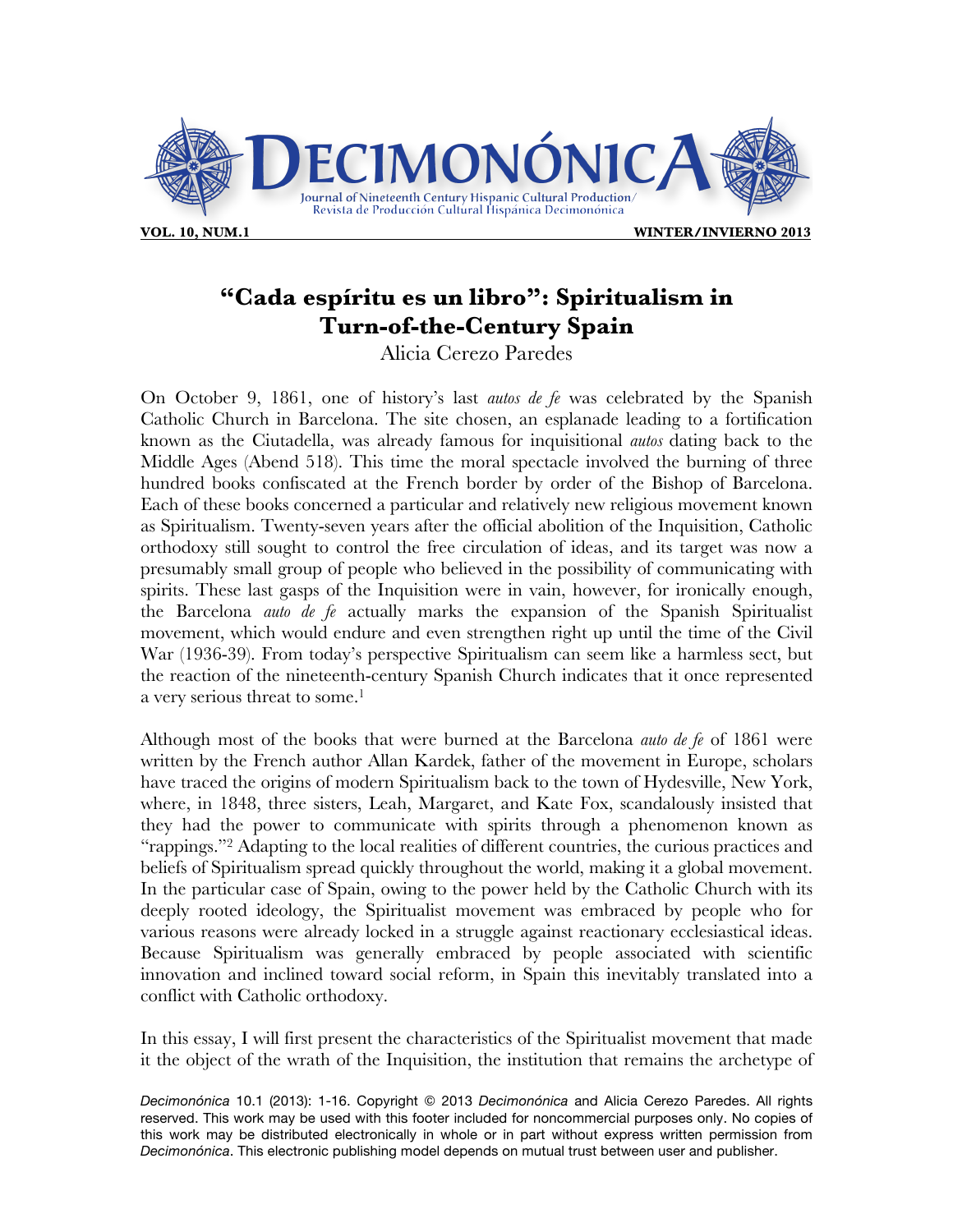religious persecution in Spain. Studying the Spiritualist movement in Spain has obvious relevance for understanding the age-old problem of the persistence there of ecclesiastical power. Second, I will indicate the ways in which Spiritualists promoted their beliefs through literary texts, paying particular attention to Amalia Domingo Soler, whose provocative short narratives made her the "grand dame" of Spanish Spiritualism. Attention to Spiritualist texts within the broader context of the literary production of the time allows new ways in which to appreciate this relatively marginalized literature. Finally, I will attempt to demonstrate how an awareness of Spiritualism's principal tropes and themes can reorient traditional interpretations of better-known works. Thus, I will present here a panorama of authors and texts, and suggest a variety of avenues for research, in order to underscore how the study of Spiritualism has the potential to expand and even disrupt our assumptions about canonical literary trends like Romanticism, Realism, and Modernism, and perhaps most especially, our assumptions about those authors explicitly concerned with the Spanish crisis circa 1898. I will conclude with a case study of how Spiritualism can allow a more nuanced reading of Benito Pérez Galdós's *Electra* (1901). My ultimate intent is to show how an interdisciplinary investigation, situated at the confluence of the history of ideas, cultural history, and literary criticism, can enhance our vision of turn-of-the-century Spain and expose us to some figures that have usually been overlooked by scholars.

Defining modernity can be difficult and controversial, and I recognize the partial and limited nature of the definition I use here. For the purposes of characterizing Spiritualism, I am thinking about modernity in terms of the historical and philosophical legacies of the Enlightenment and the French Revolution. On the one hand, modernity represents new thinking about economical, religious, and social relations, and on the other hand, it refers to the proliferation and appreciation of advances in science and technology. The so-called death of God proclaimed by Nietzsche, the theory of evolution described by Darwin, and the new political economy advanced by Marx all contributed to the destabilization of institutions and mentalities associated with the *Ancien Régime*. As a result, modernity involves a crisis of religion, or more generally, an existential crisis that de-centers mankind's place in a divinely ordered universe; but it also generates new scenarios for relations between social groups in terms of gender, class, and race. The specific response by Spiritualists to this new order of things can broaden our understanding of both literary movements and modernity itself in Spain at the turn of the Nineteenth Century.

Any attempt to address these topics must begin with an awareness that the Catholic Church and Spiritualism represented two profoundly distinct reactions to the crisis of spirituality which coincided with the rise of worldly ideas throughout the Nineteenth Century. Whereas the Spanish Church sought to maintain its centuries-old power by adopting inflexible positions against scientific innovation, Spiritualism presented itself as an alternative to this conflict. The movement's motto, "Hacia Dios por el amor y la ciencia," which introduces the proceedings of the *Primer Congreso Internacional Espiritista*  celebrated in Barcelona in 1888, evinces this desire for resolution instead of conflict (Torres). In many ways the Spiritualists dedicated themselves to collapsing traditional binary oppositions such as life and death, faith and science, individual and group, or body and spirit, which enabled them to be political activists while simultaneously maintaining a strong metaphysical belief system. Once the orthodox distinction between the corrupt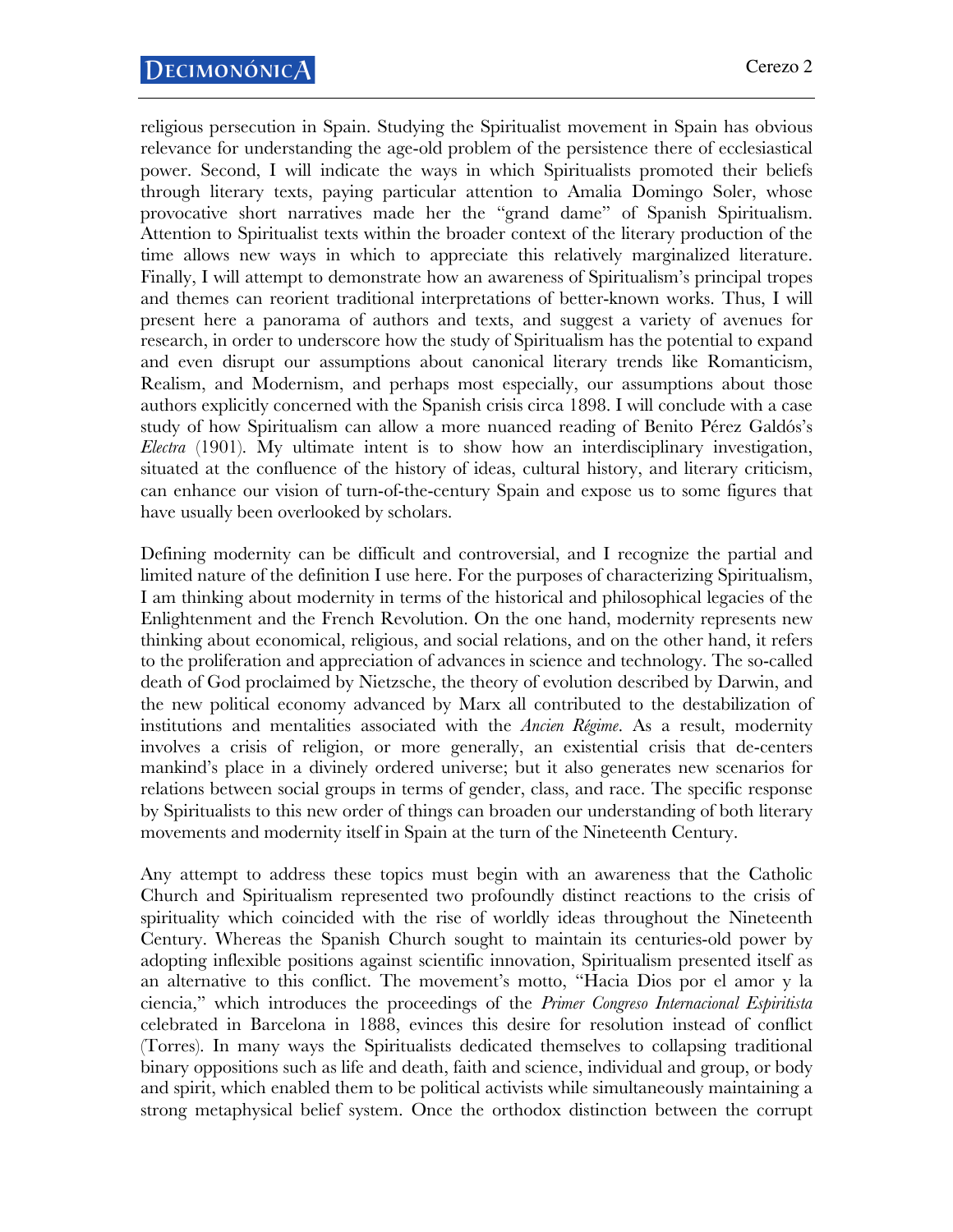body and the sacred soul was eliminated, discriminating between races and genders became utterly pointless, and thus political and religious hierarchies were inevitably subverted.

Moreover, this anti-essentialist, hybridizing tendency led to the Spiritualists forming alliances with progressive movements like Feminism, Abolitionism, and Socialism. This inclination explains Spiritualism's links with the abolitionist movement, prison reform initiatives, socialist labor politics, and efforts to legalize divorce and women's suffrage, which were an integral part of their praxis. One example is the article "A los amantes del progreso y la civilización," which appeared on the front page of the March 11, 1910 edition of the newspaper *La voz del pueblo*, published on behalf of the workers' unions of Tarrasa, a town in Catalonia. The article contains a list of the organizations that are expected to attend a meeting to protest the education of local children by members of the Company of Jesus. Opposed to the reactionary Jesuits, the organizers of this meeting see themselves as acting "en defensa de la verdadera cultura racional y científica" (1). The local Spiritualist center, the "Centro espiritista F. H.," is on this list. Just as much, or perhaps even more, than their actual beliefs, it was Spiritualism's scientific advocacy and its sympathy with radical politics that provoked ecclesiastical hostility.3

Spiritualists' basic interest in the magical and the mystical did not make them retrograde but, rather, was part and parcel of their interest in science and technology. They were fascinated by telepathy, hypnotism, and somnambulism, but they often sought confirmation of their understandings of these phenomena in electricity, magnetism, and inventions like telegraphy and photography. There is a relatively extensive bibliography on these connections in the case of Spiritualism in countries such as United States, England, and France. However, in Spain, studies of the movement have tended to focus on its political importance for turn-of-the-century manifestations of anarchism and feminism. The pioneering work of Gerard Horta, *De la mística a les barricades: Introducció a l'espiritisme català del XIX dins el context ocultista europeu*, establishes the connections between Spiritualism and anarchism, particularly in Catalonia, from an historical perspective.<sup>4</sup> More recently, Amelina Correa Ramón has prepared an excellent edition of Domingo Soler's *Cuentos espiritistas*, which includes an important introduction to this nearly forgotten Spiritualist writer. She has also worked on the relations between Spiritualism and the freedom of thought movement ("Librepensamiento y espiritismo"). Marie-Linda Ortega has paid attention to the way in which Domingo Soler, as a medium who put extraordinary narratives into words, escapes the suspicion that a woman writer might have provoked at that time. María del Carmen Simón Palmer has looked at Spiritualist women in the context of other "mujeres rebeldes," such as freethinkers and masons. These last three critics are interested in the role of Spiritualist women from a feminist perspective. Nevertheless, it is important to keep in mind the more material aspects of Spiritualism emphasized by historians of the movement outside of Spain, especially its connection to science and technology. Spiritualists routinely incorporated the period's new medical practices and scientific discoveries into their own perception of the magicalness of long-distance communication, often with the expressed goal of actually conversing with spirits. Such efforts, for example, led to the Spiritualist practice of capturing the electrical force that emanated from spirits through medical innovations, such as electrocardiograms, or catching images of spirits with microscopes or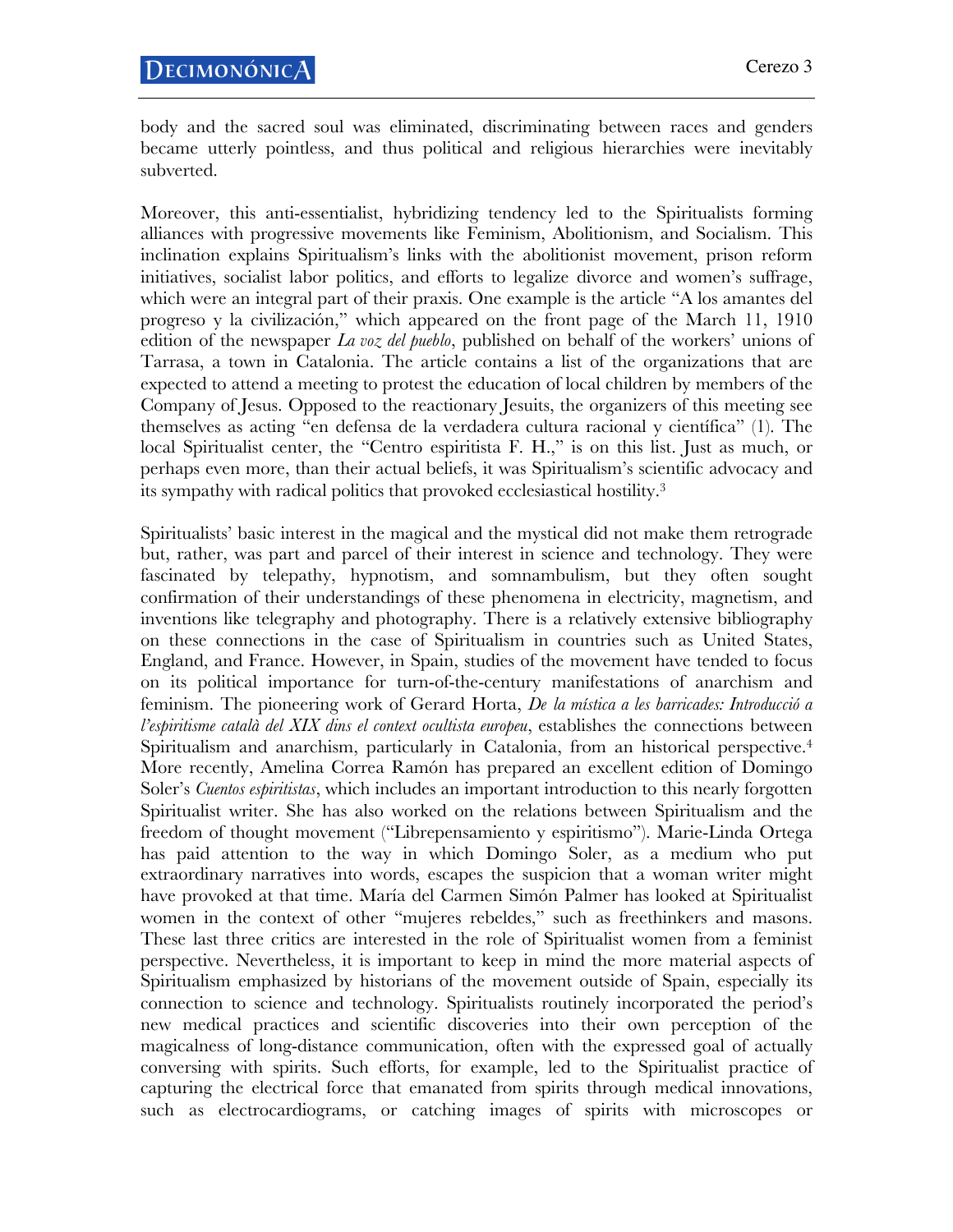photographic cameras. This is the case, for example, of an article published in the Madrilenian periodical *Lo maravilloso* by Emmanuel Vauchez on July 25, 1909, which carried the thought-provoking title of "La fotografía de lo invisible."

Turning to the feminist characteristics of Spiritualism, as noted by Correa Ramón, Ortega, and Simón Palmer, it is fundamental to recognize how the movement quite literally became a platform for women. In particular, by presuming to give a voice to spirits, certain female mediums and writers (who often played both roles) advanced feminist causes and thus, in a very real sense, rebelled against their own status as "invisible ghosts" in traditional society. It is fascinating, for example, to examine the literary and personal relations that female Spiritualist writers maintained with other female writers of the day. As an example, in the collection entitled *Sus más hermosos escritos*, we find gathered together a series of letters that Domingo Soler exchanged with different women, including the militant feminist Rosario de Acuña. Similarly, Carmen de Burgos, who has received much attention of late in terms of her feminism, was also a practicing Spiritualist. Among her literary works, *El retorno: novela espiritista (basada en hechos reales)* is often overlooked. Some Spiritualist women writers were even published along with their non-Spiritualist colleagues. A case in point is Cándida Sanz, a dear friend of Domingo Soler, who in addition to writing for Spiritualist newspapers, contributed two sketches to the costumbrist collection *Las mujeres españolas, americanas y lusitanas pintadas por sí mismas*, edited by Faustina Sáez de Melgar. The fact that Sanz managed to publish "La espiritista" and "La sonámbula" in this collection of supposedly realist portraits might be surprising at first glance. However, it is a good indication of how deeply Spiritualist feminism permeated mainstream literary works, as well as of how many female authors did not conform to the literary precepts of "costumbrismo" itself. Also surprising is the depth of the feminist agenda advanced by a number of male Spiritualist writers, such as Miguel Gimeno Eito (1862-1941). In his book, *Agraz espiritista*, Gimeno Eito expounds upon the importance of women's education, not only for Spiritualism but for society in general. For example, instead of a traditional list of virtuous women, he offers readers a list of important scientific women throughout history and from across the world.

Even the briefest glance at the Spiritualist movement in nineteenth-century Spain reveals that Amalia Domingo Soler (1835-1909) was by far its most important figure. She was a prolific writer of controversial short-stories and/or essays (sometimes it is difficult to distinguish the genre of these texts), which first appeared in the numerous Spiritualist newspapers of the time, and were later compiled in collections such as *Ramos de violetas* (1903), *Sus más hermosos escritos* (n.d.), and especially, *El espiritismo refutando los errores del catolicismo romano* (1880), where the author denounces the abuse and hypocrisy of the Catholic Church in a solemn anticlerical tone. Domingo Soler also directed the Spiritualist newspaper *La luz del porvenir* (1879-1900), in which female contributions were always prominent. Although she is practically forgotten today, the images that appeared in the newspaper *Luz y Unión* (May 1909) subsequent to her death (Apr. 29, 1909), which show crowds of people accompanying Domingo Soler's coffin through the streets of Barcelona, give a good indication of the magnitude of her cultural impact (Ortega).

In terms of her feminism, Domingo Soler's writings constitute a call for women to start thinking in more rational ways, to avoid the influences of clerics with their harmful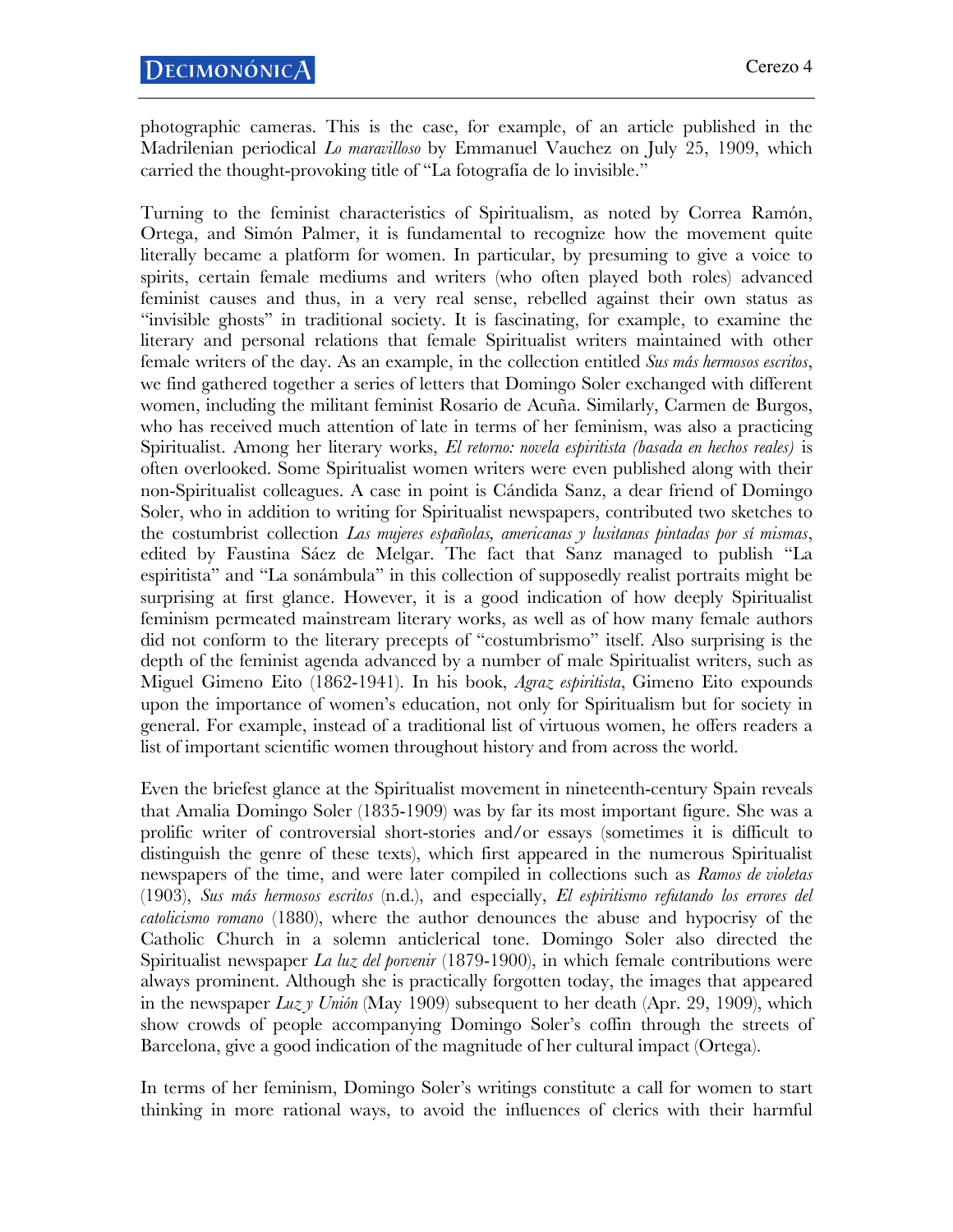hypocritical version of religion, and to escape from the ideal images of women that are the legacy of the Romantic poets. Although this rational approach could be perceived as being at odds with a belief in the communication with spirits, it is however one more example of the Spiritualists' capacity to bring apparent opposites together. In philosophical terms, Domingo Soler believes that in order to progress, it is necessary to embrace science. In her short narrative "La viajera de los siglos," found in the collection *Sus más hermosos escritos*, the author personifies faith and science. The first of these, faith, says goodbye and disappears, leaving the second, science, as the sole guide for the people of modern times. Domingo Soler summarizes this idea towards the end of the narrative: "[L]os observatorios astronómicos valen más, mucho más que las gigantescas catedrales; los laboratorios de los sabios valen inmensamente más que todos los santuarios" (187).

Although Spiritualism in Spain relied on a large number of newspapers dedicated to the expansion of the movement, and their followers wrote a number of essays with that goal in mind, it should not be surprising to find that they also turned to more literary forms, such as poems, novels, short narratives, and plays, as means of spreading their ideas. Indeed, it is even common to find Spiritualists talking metaphorically about spirits as books that must be read. As the Spiritualist María Vilanova proclaims, "[c]ada espíritu es un libro" (72); and according to Domingo Soler, life is a "libro inédito" ("Mis ideales" 340). On another occasion, Domingo Soler ends one of her short narratives, entitled "¡Mercedes!" after the name of the spirit of a young girl who communicates with the man she once loved, with these words: "¡Noble espíritu!, te saludamos y te rogamos que nos cuentes tu historia. ¡Habla Mercedes!" ("¡Mercedes!" 103). There is, in fact, an inherent relation in Spiritualism between body and spirit, as well as between both of these and text. Sometimes the visual and textual artefacts of Spiritualism are themselves the ultimate results of communicating with spirits. Similarly, the medium herself is defined by her capacity to spontaneously generate a text. It is interesting to note that this kind of narrative, what a Surrealist like André Breton might have recognized as a particular kind of "automatic writing," is sometimes substituted by "automatic drawing." These are usually presented as symbols, which then call for examination in search of a secret message or prediction. This is the case of eight drawings that appeared in the September 15, 1901 edition of the Spiritualist newspaper *Luz y Unión* after an article entitled "Dibujos automáticos." The author of the article, José de Kronhelm, explains that the drawings have been made by a medium from Barcelona while in a state of trance, and that they have a symbolic and prophetic message about Russia, where the medium has lived and where he is well appreciated.

Thus, there is an immediate problem with Spiritualist literature, one that challenges our traditional conceptions of authorship and reading. This problem is compounded by the fact that more formal communications from spirits were frequently recorded by Spiritualists in the form of narratives. Even before the Renaissance, creative writing was irrevocably linked to authorial originality. But Spiritualist texts are often presumed to emanate from the spirits themselves, with the role of the writers being that of mere transcribers. In fact, oftentimes the name of the person who has put the message of the spirit into words is completely absent, as in the case of the anonymous novel *Alfieri el marino*, a text narrated through a medium by two spirits. Although we cannot dismiss the possibility that these authors were simply trying to avoid public exposure, such texts seem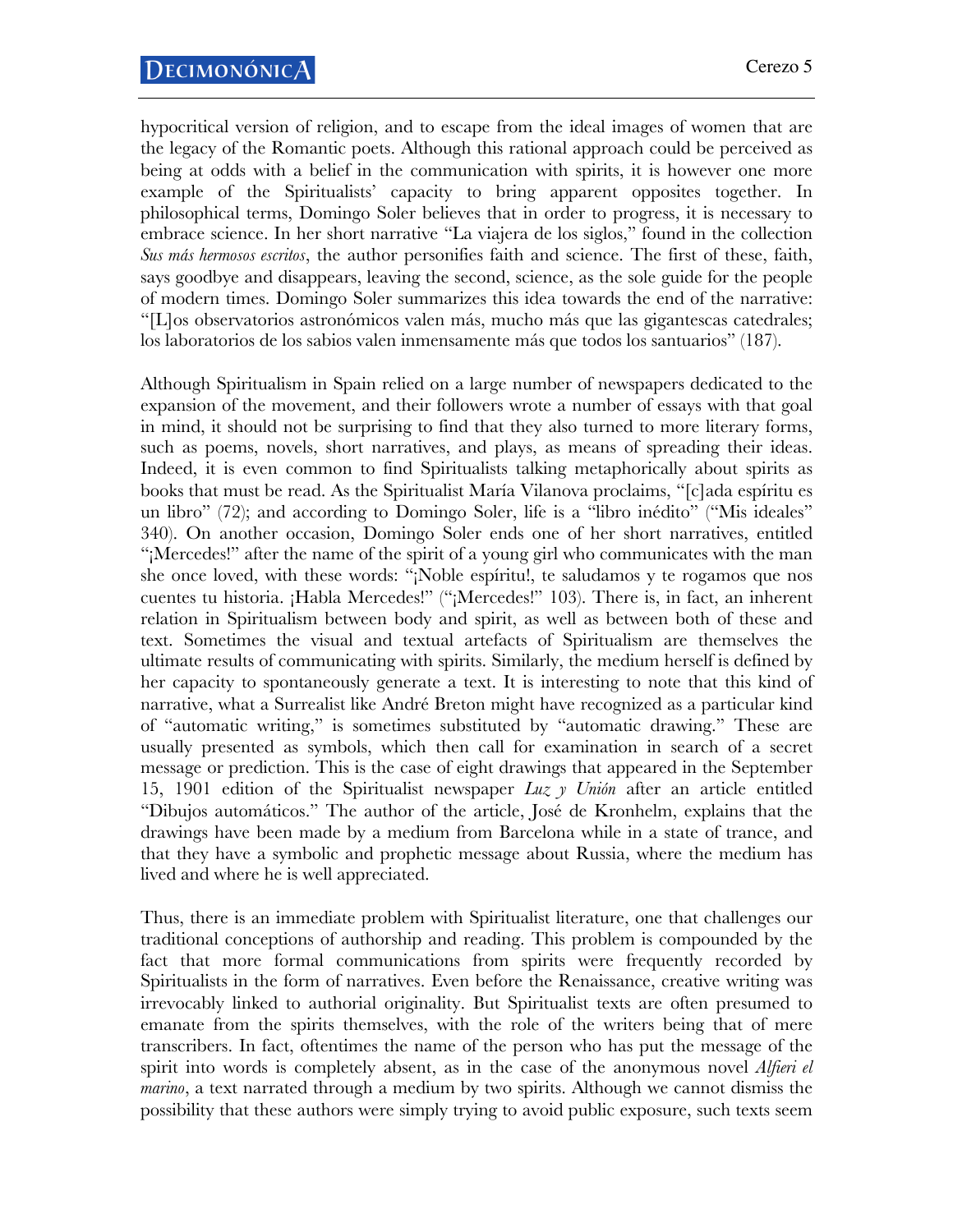to reflect a conception of authorship where their narrative content is more important than the scribe. The technique points, however, to that of automatic writing. Nevertheless, in the case of some Spiritualist authors—perhaps Domingo Soler more than anyone else their narratives display an obvious confluence between a specifically literary impulse and a more proselytizing and documentary mode.

On the one hand, Domingo Soler clearly wants to disseminate the scientific-religious doctrines of Spiritualism by giving space in her stories to what are, from her point of view, the actual voices of real spirits. On the other hand, she is also extremely conscious of her status as an artist who has a special gift for narration which was always recognized as such by friends and colleagues. This leads to some very complicated scenarios. For example, in most of the short stories compiled in the 1925 collection *Cuentos espiritistas*, someone whom Domingo Soler knows or has recently met narrates an experience involving spirits. Sometimes this person has actually given over to Domingo Soler the papers on which the communication with a spirit has been written down. With all of this information, and due to her reputation as a talented writer, she is then charged with creating a narrative which, ultimately, becomes part of her vast collection of Spiritualist stories. This complicated trajectory might be summed up by what one of the characters in her collection says about her method of composition: "[D]el vuelo de un pájaro forma una historia" ("¡Mercedes!" 99), which makes clear that she is, in fact, a creative writer.

Domingo Soler's stories constitute an excellent example of Spiritualist literature, not only due to their representations of the movement's controversial communications with spirits, but also because they manifest its affiliations with other social movements like Feminism and Socialism, affiliations which played integral roles in Spiritualism's own confrontations with the traditional, hierarchical values of the religious and political status quo. It is fundamental to understand the collection's dual nature. While many of the stories have a strong narrative, some are clearly focused on disseminating the movement's ideology as well as its connections with other ideologies. This can be seen, for example, in the story significantly entitled "El espiritismo debe estudiarse" or in "La mortificación de la carne." In the latter story, Domingo Soler condemns the Catholic practices according to which the faithful subject themselves to masochistic injuries. She observes that body and spirit must work together and that an injured body does not allow the spirit to progress. Another example is "¡Qué solos iban!," in which the author encounters a day laborer that she considers to be a philosopher. This is because the worker appreciates the virtues of a simple burial, without a priest, and at which all the family members show sincere pain, as opposed to the burials of important people, whose mourners are all paid to attend. Finally, there are stories which combine class and gender issues, such as "Flor de lis" or "¡No hay tiempo!," which both openly discuss the experiences of working class women, or "¡El frío!," which alerts readers to the dangers of imposing pre-arranged marriages on women.

It is also important to keep in mind that Domingo Soler is conscious that she is writing for an audience composed of both believers and non-believers. This helps explain her tendency toward narrative complexity. For example, almost all of the stories have a *mise en abyme* structure. The narrator, Domingo Soler, begins the story in the first person with some general reflections that are soon followed by an encounter with a friend, a friend of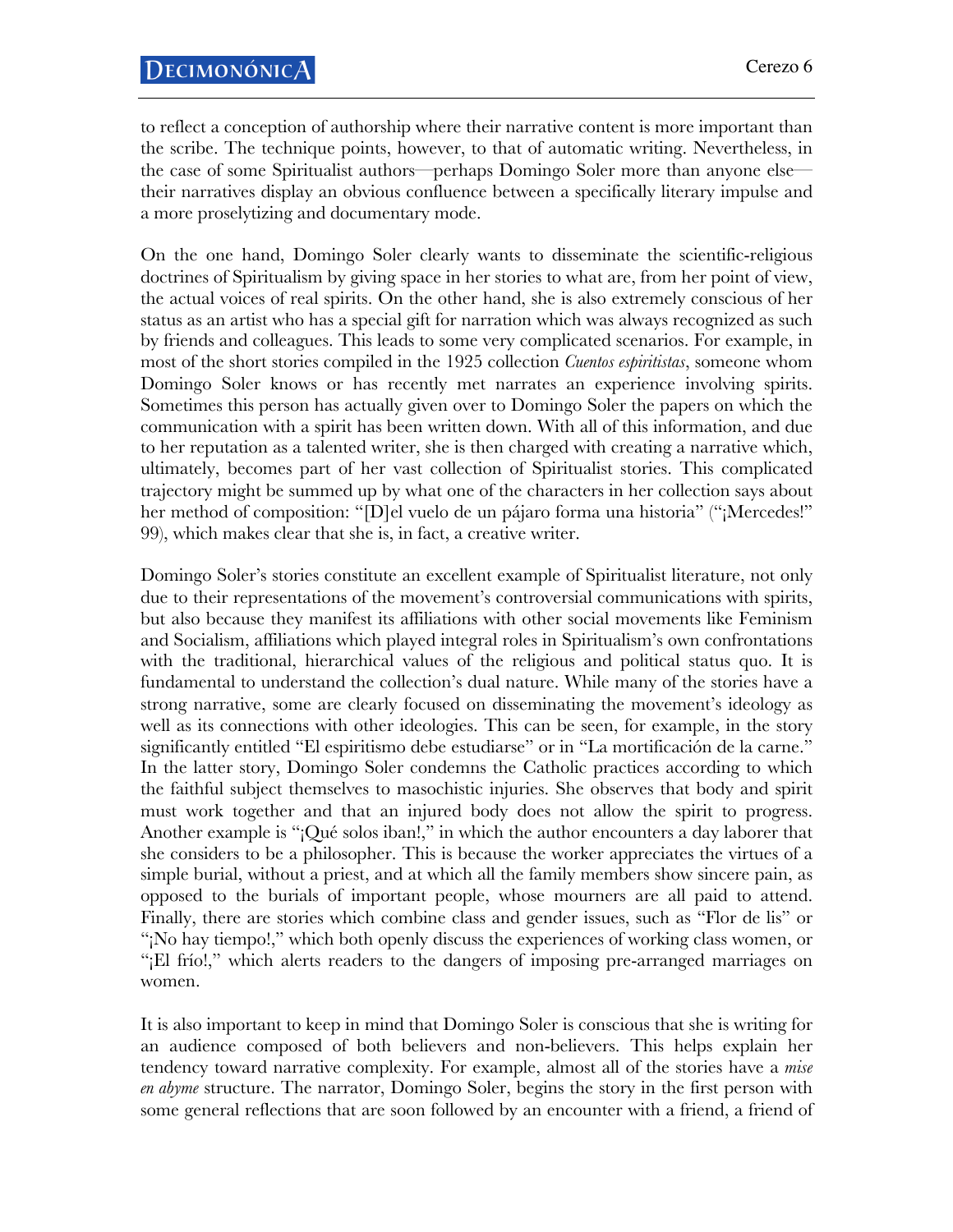a friend, or a completely unknown person. This individual, either directly or indirectly, then becomes the access point to the anecdote involving communication with spirits. Sometimes, this man or woman has communicated with a spirit; other times, he or she knows somebody else who feels compelled to tell his or her story to Domingo Soler, due to her reputations as a Spiritualist and a storyteller. Further narrative levels are added when the main characters not only report a communication with a particular spirit but also give Domingo Soler a written version of their experience, which she then retranscribes. To close the narrative, Domingo Soler returns to her initial frame and reflects on how the entire experience illustrates the Spiritualist belief system and serves as guidance for the living. Beginning the narration with a casual and exceedingly everyday type of encounter has the effect of gradually seducing the reader, grounding his or her initial impressions in an aura of credibility, which sets the stage for what is yet to come. Thus, the subsequent supernatural aspects of the story remain tightly contained by a normal scenario, which has the effect of minimizing the potential shock of the communication with spirits at the story's core, and thereby promotes its more receptive and open-minded consideration by non-Spiritualist readers.

In terms of their content, the stories usually talk about a relationship between a living person and a spirit with whom he or she had a strong connection in the past. They could be father and son, husband and wife, friends, lovers, etc. Love after death is the most recurrent topic in these stories, a melodramatic touch that would have undoubtedly attracted potential readers. Death always constitutes an extremely traumatic experience, until the moment of supernatural communication, which, once clarified by Spiritualist doctrine, brings much-needed consolation. As a narrator, Domingo Soler organizes the material obtained from conversations and observations, but she also offers her own opinions about the behaviors of characters, and punctuates her narratives with affirmations of a number of basic notions defended by the Spiritualists: spirits will search for each other through successive reincarnations; spirits can be a great source of personal inspiration and only very rarely have a negative effect on people; social hierarchies, especially that of the Catholic Church, are always fictitious constructs; and those who deny the possibility of communicating with spirits need to learn to see with "los ojos del alma" ("Estrella…" 34). In general, the Spiritualists' outlook or *cosmovisión* is eminently optimistic and transcends death; they seek resolution, solace, and meaning, as opposed to conflict, fear, and confusion.

Despite what I argue are some of its very subtle and sophisticated aspects, this general absence of conflict and the controversial propagandistic goal of Spiritualist literature make it difficult to classify among the literary movements of the day, such as Romanticism, Realism, and Modernism. In the introduction to her edition of Domingo Soler's *Cuentos espiritistas*, Correa Ramón argues that these stories are a form of Romantic fiction, more specifically Gothic fiction, known as "cuentos de aparecidos" (46-47). She also points out that, unlike ghost stories, the *Cuentos espiritistas* are not considered fiction by Spiritualists. This subtle difference is worth exploring. First of all, we should clarify that, whereas the Romantics experienced emotional angst as the result of conflicts between their idealism and reality or between their personal values and those of society, the Spiritualists happily viewed such dualities as natural, even symbiotically necessary. The anxieties of authors like Goethe, Poe, Baudelaire, Espronceda, and Bécquer undoubtedly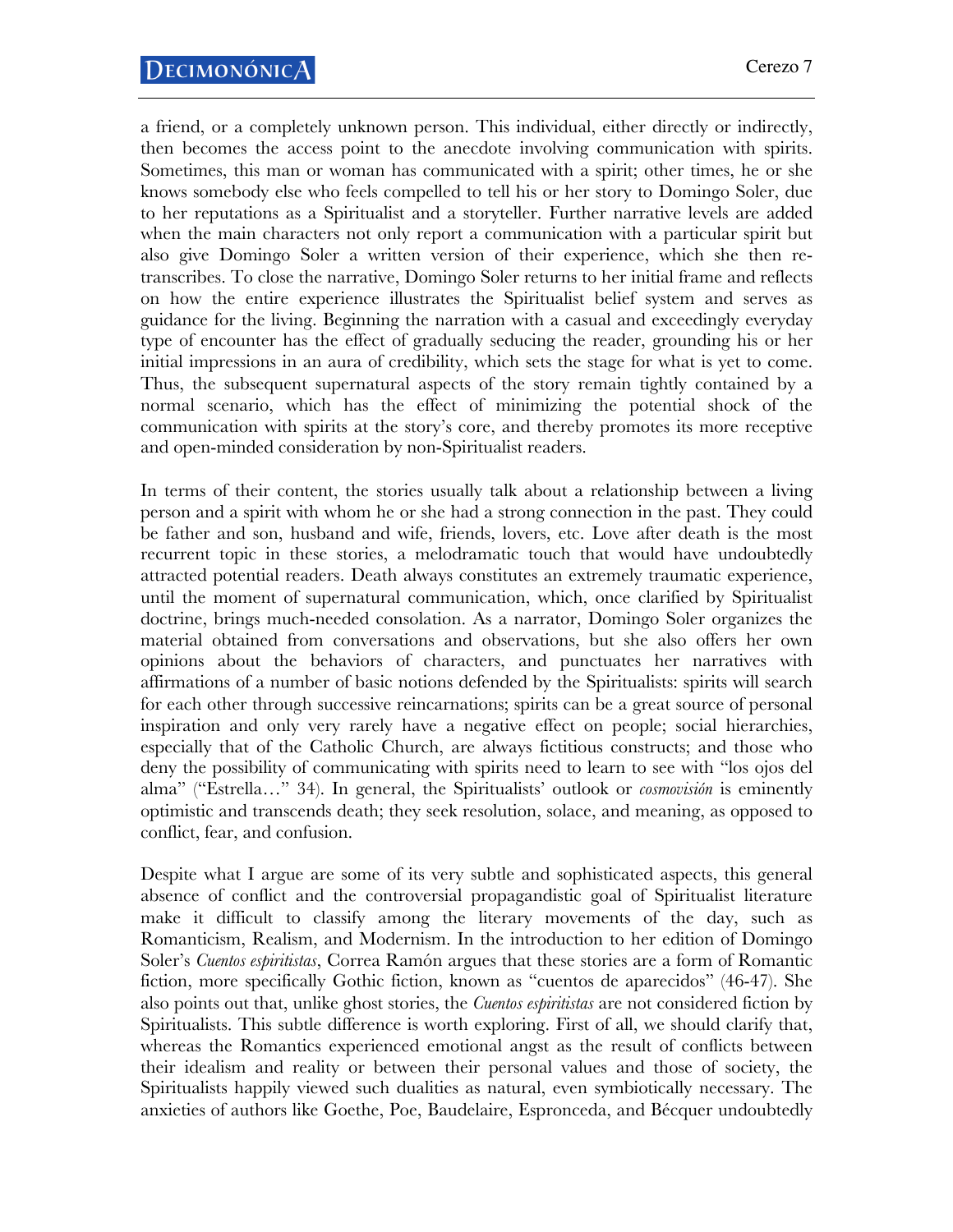have *something* in common with the existential concerns of the Spiritualist movement, but their dreadful fascination with the uncanny, as well as the delirious, cosmic darkness that characterizes their sensibilities, simply will not fit with the Spiritualist aesthetic. There is a profound contrast here that might be summed up by way of the difference in meaning that the terms "spirit" and "ghost" hold for an English speaker. For Spiritualists the presence of phantoms is almost always reassuring. They are thought to serve the living by guiding them, often in a very charming and even pedagogical sense. The ghost stories of the Gothics, on the other hand, are designed to provoke terror in the reader. The Gothic version of the world of the dead represents a horrifying and haunting otherness that has very little in common with the inclusive and ameliorative model proposed by Spiritualists. As an example of the continuing confusion here, the latest edition of *Cuentos espiritistas* was recently marketed in Spain along with a little booklet entitled *Historias de Halloween*, and a famous bookstore has classified it as "narrativa de terror." This state of affairs reveals both the persistence of a general ignorance about the Spiritualist movement as well as the inherent difficulty that Spiritualist literature still poses with respect to generic classification.

The hybridizing tendencies of Spiritualism also challenge traditional perspectives on the so-called Realist movement. Although Domingo Soler's narratives were compiled and classified as "cuentos," which refers to a genre of fiction or fantastic literature, for nineteenth-century Spiritualists these texts represented true examples, and therefore realistic cases, of communications between the living and the dead. Although defining Realism is a difficult task, when confronted with Spiritualist literature we have to take into account that, for their followers, these texts can be considered Spiritualist testimony and Realist literature at the same time. Since for Spiritualists, the boundaries between this world and the next are far from fixed, in their view, phantoms formed a part of people's everyday reality as much as the sights and sounds of the streets of Madrid formed a part of the everyday reality of so many characters in the period's Realist novels. The difference would seem to lie in the organ used to experience both realities. As Domingo Soler says in her story entitled "Estrella...," we should dismiss the eyes of the body and pay attention to "los ojos del alma, para los cuales no hacen falta ni telescopios, ni microscopios; ven o adivinan a largas distancias cuadros que oculta la polvareda de los siglos" (34). Somewhere between high Romanticism and Realism, then, Spiritualism tries to make the paranormal familiar and peaceful, while simultaneously denying the primacy of the everyday.

The characteristics of the Spiritualist movement in Spain acquire special meaning when we contextualize them with those of a group of authors writing around 1898, who explicitly reflected on the political, spiritual and identity crisis provoked in Spain around the time when Cuba and Puerto Rico finally gained their independence. Donald Shaw, among others, has described the general impulse of what has been traditionally deemed the Generation of '98's futile quest to recover Spain's national identity upon the loss of her empire, in conjunction with an equally frustrated attempt to overcome a spiritual malaise (*abulia*) provoked by the Romantics' inability to resolve modernity's conflict between matter and spirit. It could be said that certain themes and rhetorical strategies shared by the Spiritualists and these authors indicate anxieties that they held in common, but the outcomes are very often different. Whereas Miguel de Unamuno once confessed,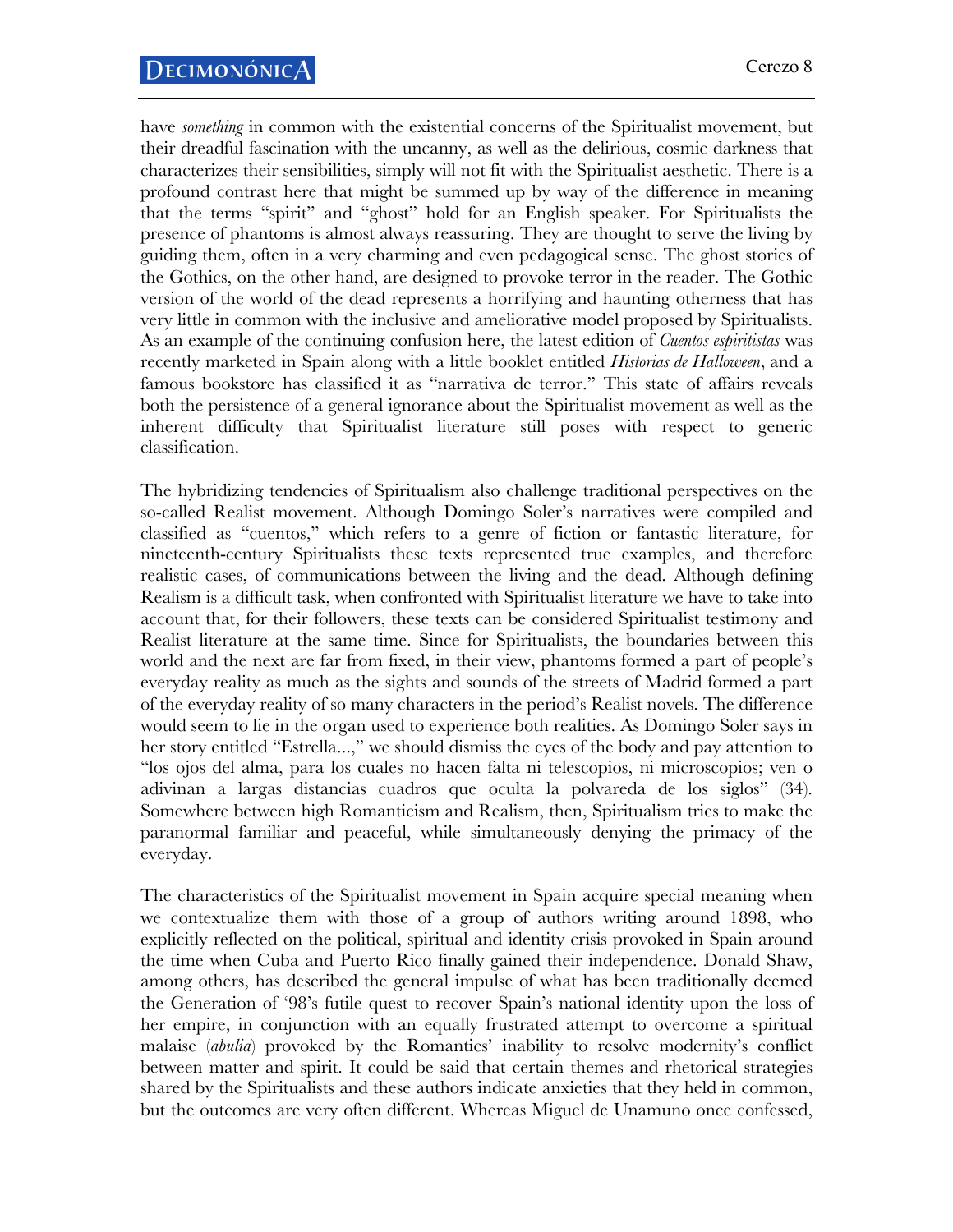in a letter reproduced by J. Ignacio Tellechea Idígoras, that disbelief in the afterlife can have the depressing effect of making any effort to fight for the freedom of the oppressed seem a sad and unworthy task (389), the Spiritualist Gimeno Eito argued that the new, modern sense of free will, which resulted from human intelligence, was the vital engine of social change. While the idea of free will provokes an almost nightmarish anxiety and remains an unfulfilled wish for so many important figures of the time, Gimeno Eito trusts in this basic human impulse, which, if properly guided by "el regenerador Espiritismo" (93), will make for better individuals and a better society. Gimeno Eito's absolute equation between "desear" and "poder" (40) is the antithesis of *abulia*.

The idea of regeneration, which was so often presented as a national necessity by intellectuals like Baroja, Azorín, and Maeztu, often degenerated into an impossible task when their material and concrete notions of progress came into conflict with the more static spiritual, philosophical, and metaphysical ideas that still dominated Spanish society. For Spiritualists, however, who shared the same geographical and temporal context as those authors focused on an inevitable crisis, progress and regeneration are very much at the root of their beliefs in a precisely non-conflictive way of life. And since Spiritualists believed in reincarnation as a way for spirits to improve themselves, to "progress" literally through time, the idea of regeneration has for them a strangely non-metaphorical meaning. Moreover, the movement's belief in metaphysical communication with spirits was yet another means of regeneration, since, as Domingo Soler explains, "la comunicación de los espíritus logra en algunos hombres lo más difícil, extirpar de raíz pequeños defectos que suelen pasar inadvertidos para el mundo, pero que no por esto dejan de producir un daño inmenso al que los tiene" ("Mis ideales" 338). This notion of an eternal return, in its optimistic version, could remind us of the concept presented by Nietzsche in *The Gay Science* and *Thus Spake Zarathustra*. For students of literature, it might also bring to mind the Modernist narratives of Jorge Luis Borges. Without doubt, it is based on a circular instead of a linear conceptualization of time, in which material and spiritual progress cannot be separated from each other, and access to the past through spirits is the key to humanity's future.<sup>5</sup>

Considering some of the characteristics of Spiritualism and its literature as they affect the way we might regard certain cultural periods and movements, I would like to conclude with a brief literary case study that can serve as an example of how our interpretations of some canonical texts might be modified or complemented in light of Spiritualist ideas. The text I have chosen is the play *Electra* by Benito Pérez Galdós, the so-called father of the Realist movement in Spain, whose novels addressed national problems that were typically perceived as pathological and congenital in nature. The plot of this play is not complicated and those familiar with Galdós's novels will recognize its themes. The young woman, Electra, lives with her aunt and uncle, who are very strict in religious matters. Nobody knows the identity of Electra's father, but everyone is well aware of her mother's dubious reputation, fearing that the younger woman will follow similarly bad inclinations. Pantoja, a friend of the family who thinks that he is the father of Electra, organizes a plot to confine her in a convent in order to protect her from her own sinful nature. Nevertheless, she falls in love with Máximo, who is related to the family. A respected scientist, he maintains a household and laboratory very near Electra's house. To prevent their marriage, Pantoja lies to Electra and tells her that Máximo is her brother. In the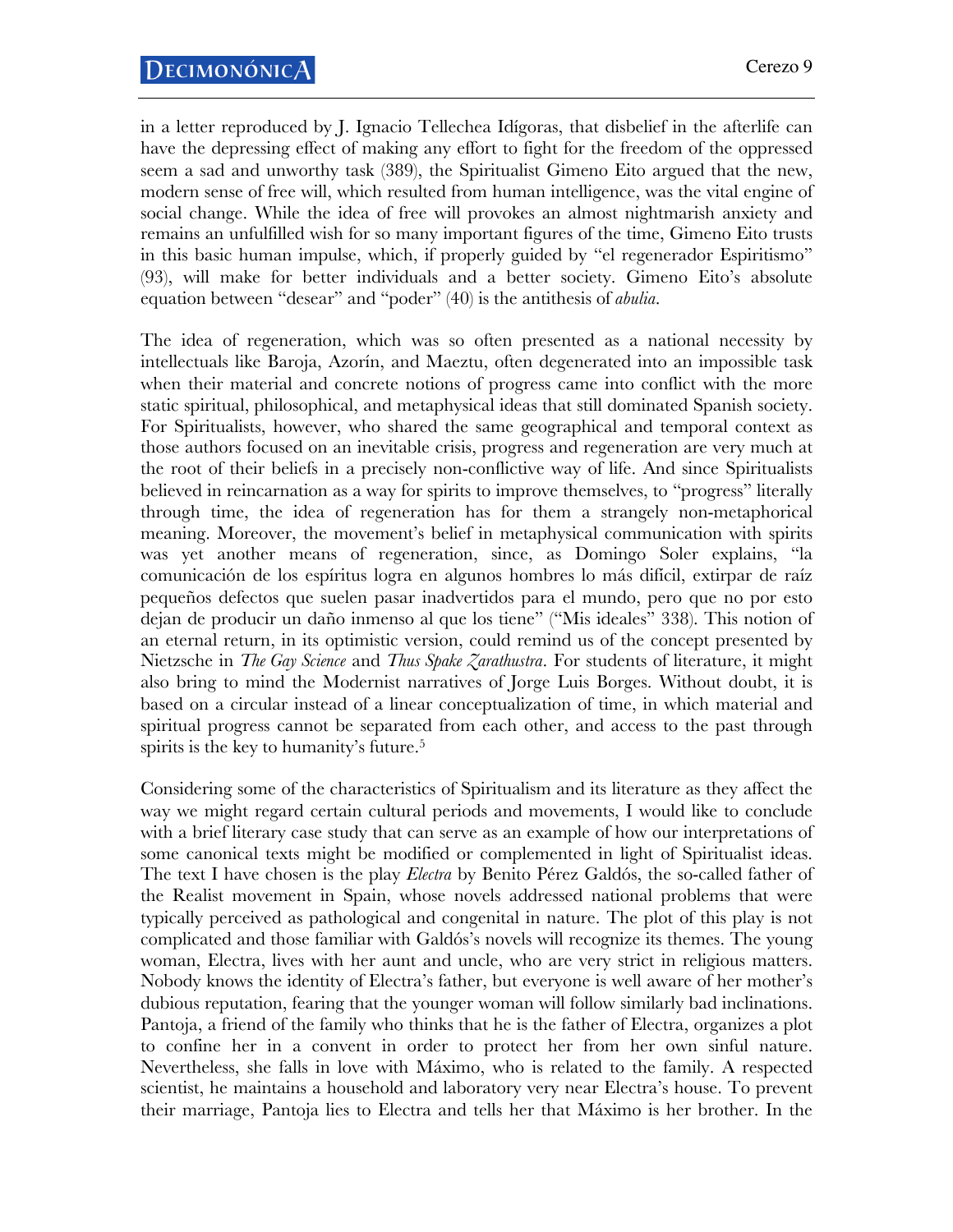end, it is the spirit of the mother of Electra, Eleuteria, who communicates with her daughter and tells her the truth. She then runs to Máximo, who proclaims her metaphorical resurrection.6

*Electra* provoked very different reactions among the spectators at its premiere in 1901. Liberal intellectuals like Baroja and Maeztu saw in the play a progressive and anticlerical argument against religious fanaticism, and rushed to proclaim Galdós as an intellectual forefather of their literary group. But the press reports of the time reveal a debate that had much more to do with the play's technical recourse to the supernatural. On the one hand, some denounced the presence of Eleuteria's spirit as encouraging superstition, seeing her role as an unfortunate sabotage of Galdós's otherwise respectable liberal message. Salvador Canals, the reviewer of *Electra* for the magazine *Nuestro tiempo*, reacted as follows: "Cuando hay señoras distinguidas que acuden á una gitana y les entregan su ropa, su dinero y sus alhajas para que les descubra el porvenir y señale rumbo á sus acciones, ¿no es gravísimo riesgo alumbrar con resplandores de popular apoteosis un espectro, un fantasma, que acude á un punto de resolver un tremendo conflicto de conciencia?" (321). Similarly, Ernesto Martinenche wondered, as follows, about the author of *Electra*: "¿Se ha creído con derecho á representar materialmente alguna creencia espiritista?" (141). Several years later, the Peruvian writer Ricardo Palma, notably one of the precursors of Magical Realism, adopted this same attitude when he voiced his opinion that the inclusion of a spirit in the play was proof of the incompetence of its author: "No cabe en mí dudar de que faltóle esfuerzo al autor para crear un desenlace que cupiese en la esfera de la vida social, de lo humano, de la actualidad, de lo posible, y recurrió á lo sobrenatural, al milagro, á la aparición de una ánima bendita del Purgatorio" (441). Palma argued that Galdós had failed to create a credible ending, one that could be considered verosimilar or plausible within the limits of human life (442). By contrast, others who attended the play, mostly representatives of the orthodox Catholic Church, rushed to criticize *Electra*'s anticlericalism and its use of Spiritualist and heterodox rhetoric. Curiously, before the premiere, in a letter to the artistic director of the *Teatro Español*, Galdós insisted that the role of the spirit of the mother of Electra was "necesaria y lógica" and expressed his hope that the director would not do anything to alter its appearance (qtd. by Díaz Larios 69). I would argue that, for Galdós, there was an important distinction to be made between the theatrical device of *deus ex machina* and what we might call *spiritus ex machina*.

Finally, we should not be surprised to find Spiritualists voicing some of the more impassioned reactions to *Electra*. Early on, the play lets it be known that during her difficult childhood, Electra was reassured by frequent visits from her dead mother. But the climactic apparition of a spirit who brings forth a final liberating truth, which for its part seems allegorically related to Galdós's ongoing commentary on the national consciousness, must have been the real moment of ecstasy for Spiritualists in the audience that night. We know they were moved from the amount of congratulatory letters that Galdós received from groups like the *Centro barcelonés de estudios psicológicos.* One of these letters, published by the Spiritualist newspaper *Luz y Unión*, effusively congratulates the author for the success of the play, "que ha despertado en España ideas de Progreso y Libertad, atrofiadas por la indolencia y el fanatismo" (Esteva 116). The editors of *Luz y Unión*, J. Esteva Marata y R. Latorre, were also careful to accompany their praise with a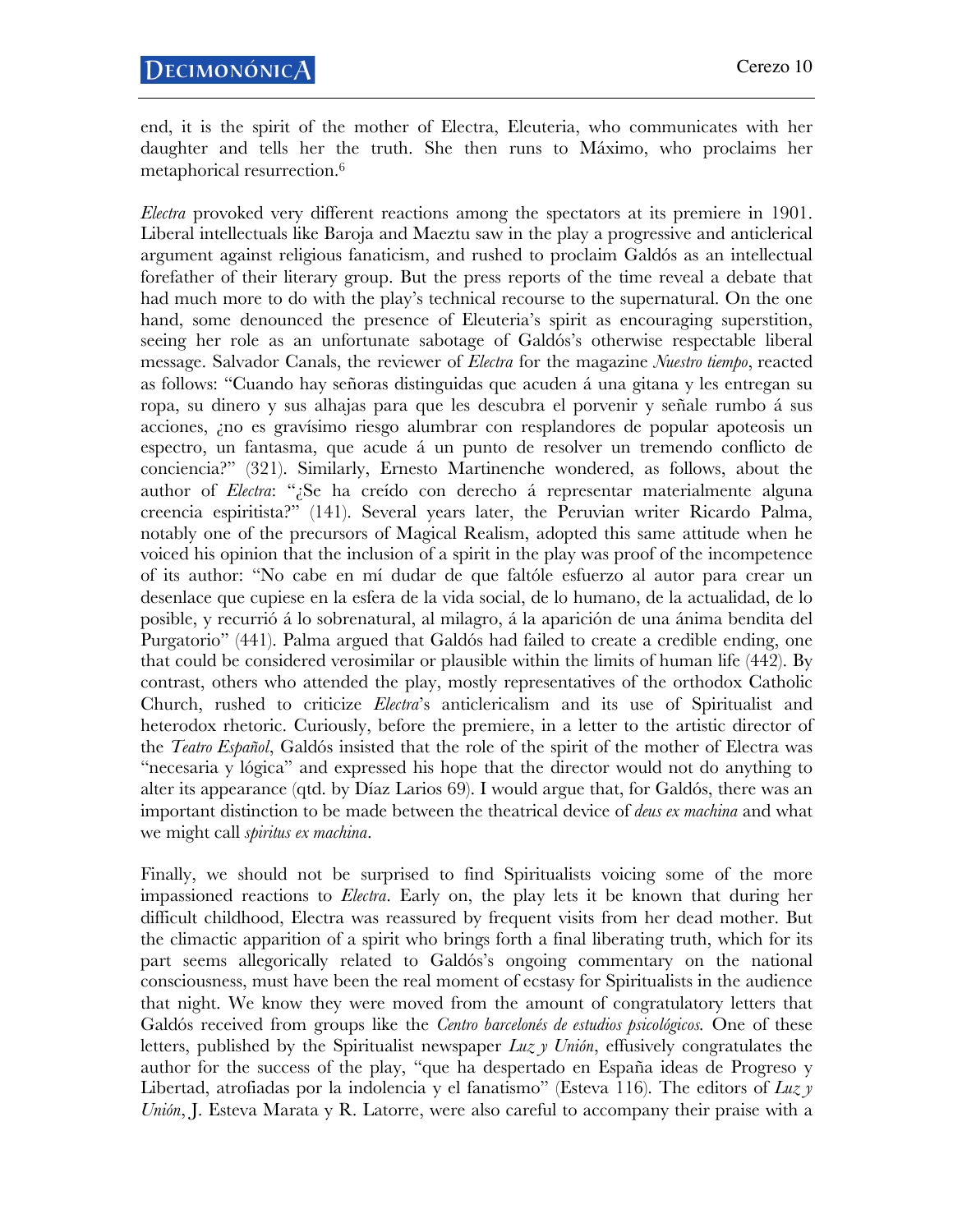copy of a letter that Galdós had sent to them in which he presents himself as a friend of its director.

Although the powerful presence of the spirit of Eleuteria in *Electra* is the play's most arresting link to Spiritualism, I doubt this alone would have been enough for the movement's followers to have reacted so strongly. Rather, the play exhibits a constellation of characteristics that contributed to their enthusiasm. For example, Galdós expresses in the play a profound anticlericalism which without a doubt resonated with Spiritualist political convictions. What is interesting here is that, if some intellectuals interpreted the play as a radical attack on religion, Galdós subsequently made it clear in an article published in *La Nueva Prensa Libre de Viena*, and reproduced in *El Siglo Futuro*, that he was not an anti-religious person but, rather, anti-orthodox: "Tal es, no el problema religioso, como le llaman los que intentan confundir la cuestión en su provecho, sino el problema del clericalismo, que, amenazando con ahogar las energías nacionales, quiere hacer de España un Estado pontificio con todas sus tristes consecuencias" (J. J. V. 1). For him, the perennial problem of Spain was the degree to which ecclesiastic minions had always controlled the country's destiny. Additionally, Galdós, much like the Spiritualists, presents in *Electra* a radically alternative solution to the modern conflict between matter and spirit. He bases his solution on a symbolic fusion of opposites. Although Máximo is a famous scientist, he is also referred to in the play as Faust and, like the legendary German tragic hero, he is obsessed with knowledge about the world but is also forced to confront the metaphysical aspects of life.7 The love between Máximo, who represents materiality, and Electra, who represents spirituality (Máximo calls her "mi alma" several times) is precisely the kind of fusion that Spiritualists were proposing at the time. This dialectical union is just one of a number of instances in the play where we can observe Galdós implementing his own brand of Neoplatonism, a centuries-old movement that was undoubtedly of great interest to Spiritualists, as well. The Spiritualist activist and writer, Rosario de Acuña, in a letter included in Domingo Soler's *Sus más hermosos escritos*, explains that Spiritualists have always argued that it is necessary to bring together Spiritualism and materialism: "[E]spiritualizar el materialismo" and "materializar el espiritualismo" (357). Ironically, it would seem that the Spiritualists interpreted Galdós's play in a more accurate way than those who saw only political radicalism, on the one hand, or heresy, on the other.

To conclude, the presence of Spiritualist discourse both in and around a controversial text like *Electra* suggests that we might want to consider a final step in Galdós's career as a writer. After early novels such as *Doña Perfecta*, which are hallmarks of conflict between traditional religious and liberal scientific views of life, there is an intermediate phase of extreme spiritual novels like *Nazarín*, and finally, we arrive at *Electra*, which proposes a productive confluence of materiality and spirituality. The study of *Electra* in the broader context provided by the Spiritualist movement expands our understanding of this canonical text and suggests a more nuanced understanding of Galdós's late Realism. Moreover, an understanding of the Spiritualist reception of *Electra* allows for a more dialectical approach to the multifaceted complexity of modernity itself. In the terms proposed by the Spiritualists, who consistently viewed technology and scientific progress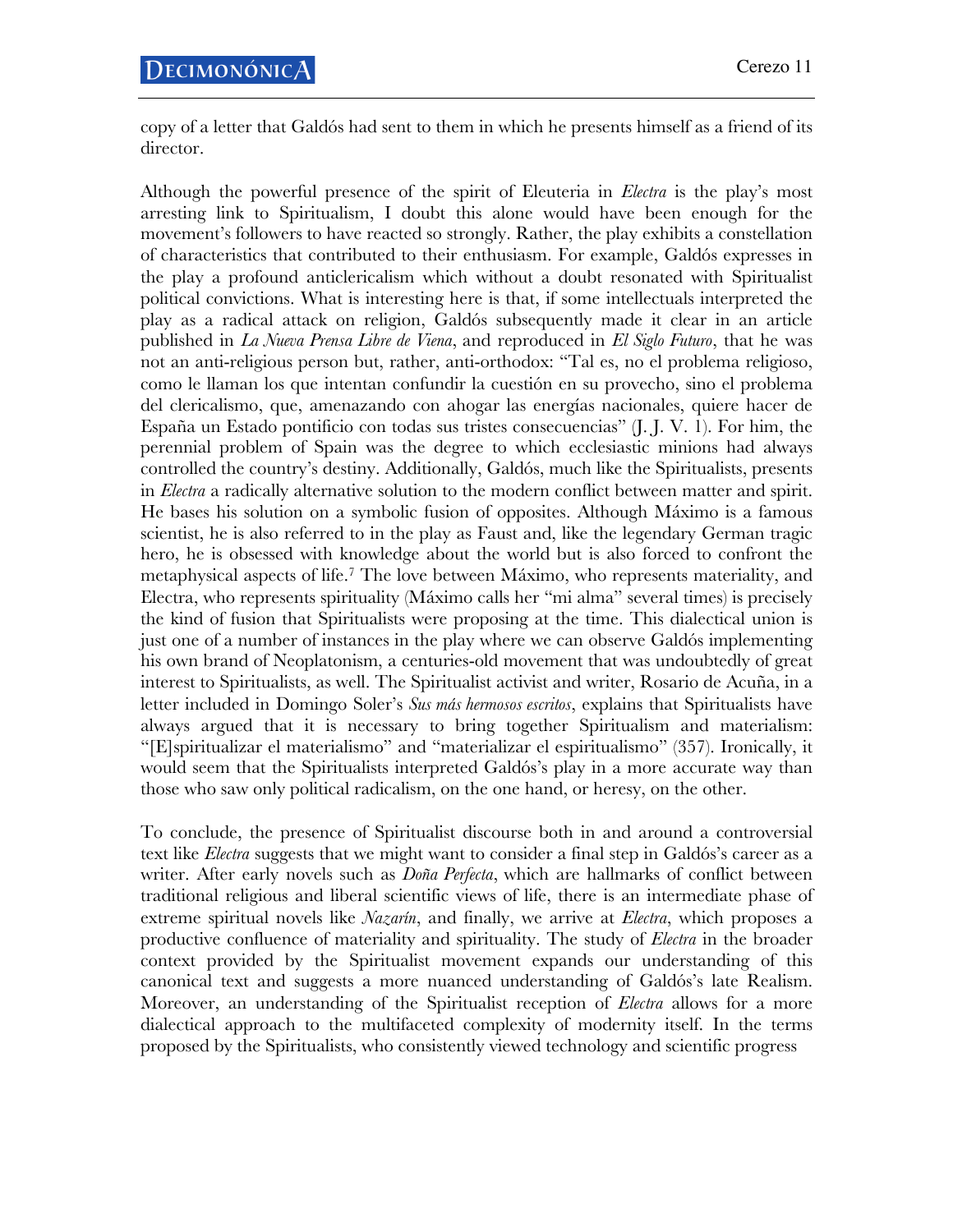on the one hand and spirituality on the other as only *superficially* in conflict, thesis and antithesis now converge in a peculiar synthesis that suggests alternative solutions to some of the deepest cultural and philosophical conflicts of turn-of-the-century Spain.

*University of Wisconsin-Madison*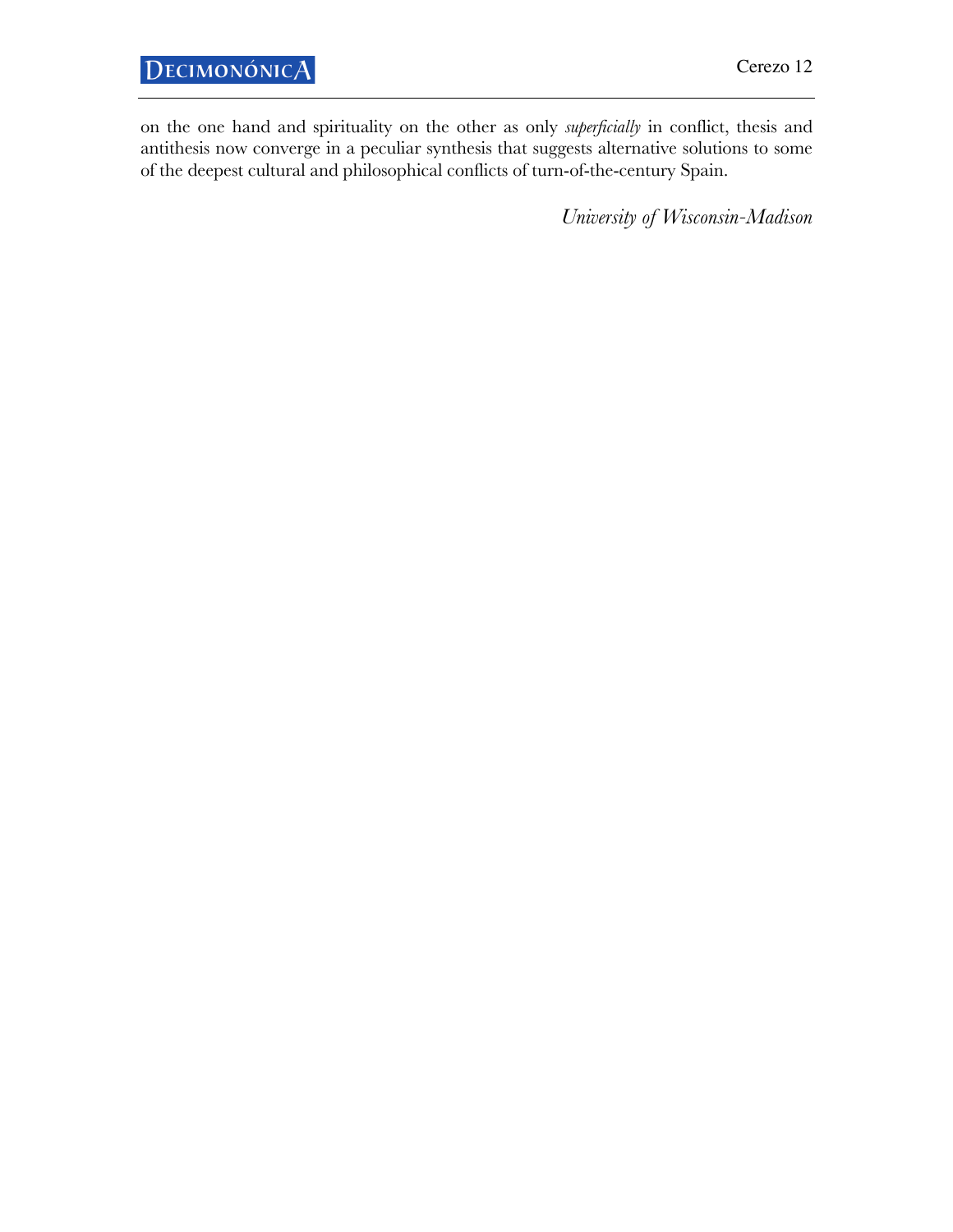## **Notes**

- <sup>1</sup> After the Civil War, the dictatorship of Francisco Franco oppressed certain movements that it considered heterodox, such as Spiritualism and Masonry.
- <sup>2</sup> Excellent scholarly works in the United States have indicated the Fox sisters as originators of modern Spiritualism. See Ann Braude's *Radical Spirits*, Molly McGarry's *Ghost of Futures Past*, and Robert S. Cox's *Body and Soul*.
- <sup>3</sup> Spiritualism was a global movement, and these connections are present in different countries among its followers. One paradigmatic case is that of the English author Frank Podmore, founder of the famous socialist Fabian Society of England, but also author of books such as *Apparitions and Thought-Transference*: *An Examination of the Evidence for Telepathy* (1894) and *The Newer Spiritualism* (1911).
- <sup>4</sup> Although the Spiritualist movement spread throughout Spain, Catalonia was an important center, probably in no small part because of its own long tradition of opposition to political and religious orthodoxy.
- <sup>5</sup> Borges expressed admiration for Emanuel Swedenborg (1688-1772), scientist and mystic, whose ideas anticipated those of the Spiritualist movement. See Borges "Emanuel Swedenborg."
- <sup>6</sup> In earlier works such as *El espiritista* (1868) or *Fortunata y Jacinta* (1887; part 3, chapter 1, section 5), Galdós included Spiritualists, but in an extremely humorous and even sardonic manner. In contrast, the theatrical effects achieved in *Electra* with the spirit of the main character are combined with a more conciliatory role of spirituality alongside rationality.
- <sup>7</sup> Máximo is one of the many men of science that Galdós presents in his works. Curiously, one of the characters in *Doña Perfecta* says that rumor has it that the liberal Pepe Rey is also a Spiritualist, and a proselytizing one at that (145-46). Also interesting is the article entitled "Los ingenieros de Galdós" in which Carlos Mendizábal, an engineer himself writing for *Madrid Científico*, mocks the inaccuracy of the reasoning displayed by some of his supposedly more rational and scientific characters. This is precisely the same reaction that Spiritualists provoked among many in the scientific community, suspicious about the rigor of their methods and their interpretations.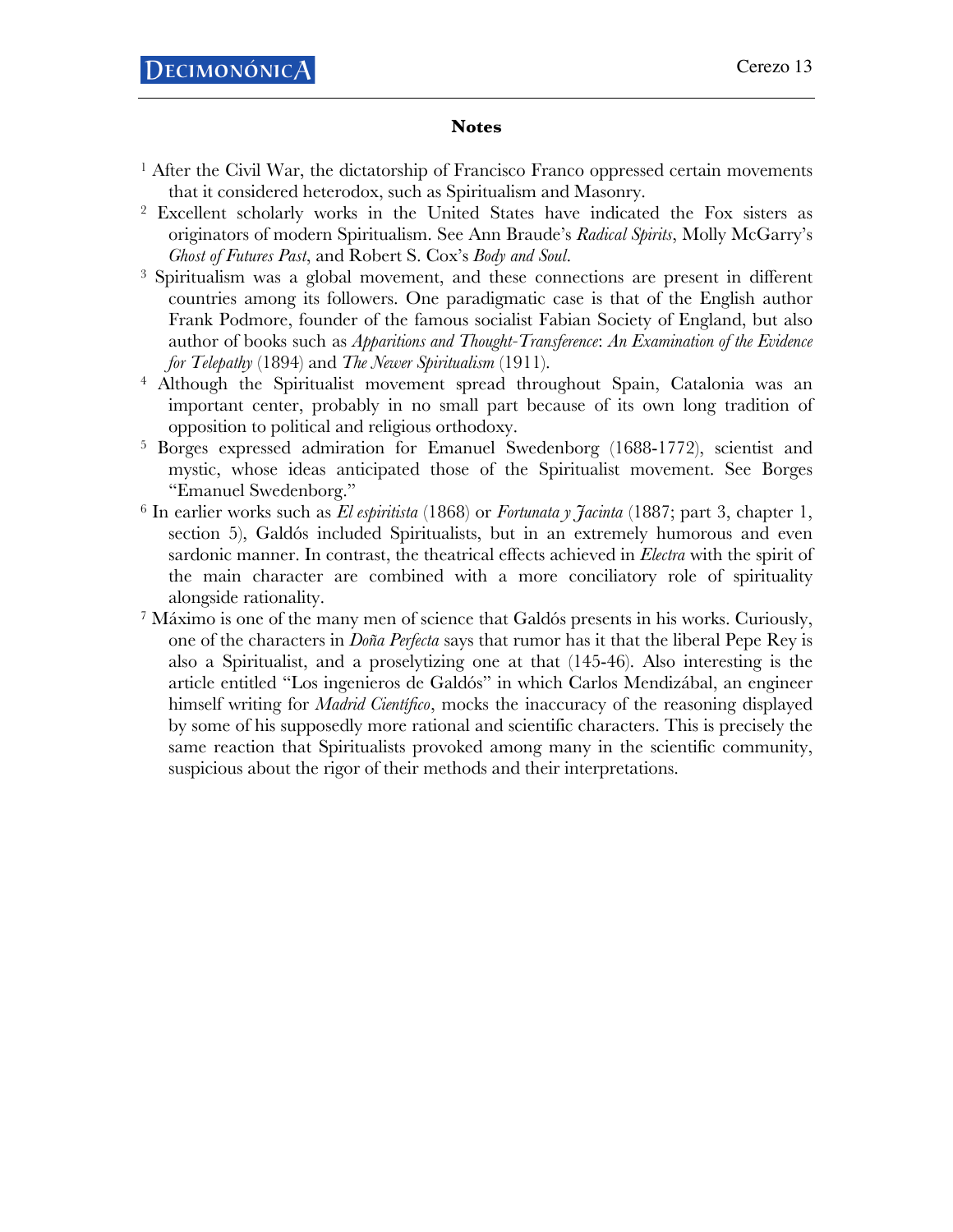## **Works Cited**

- Abend, Lisa. "Specters of the Secular: Spiritism in Nineteenth-Century Spain." *European History Quarterly* 34.4 (2004): 507-34. Print.
- Acuña, Rosario de. "Una carta a Amalia Domingo Soler." *Sus más hermosos escritos*. By Amalia Domingo Soler. Barcelona: Maucci, n.d. 353-60. Print.
- *Alfieri el marino*. Barcelona: Carbonell y Esteva, 1909. Print.
- "A los amantes del progreso y la civilización." *La voz del pueblo: Periódico sindicalista, órgano de los sindicatos obreros de Tarrasa* 11 Mar. 1910: 1. Print.
- "Amalia Domingo Soler." *Luz y Unión* May 1909: 132-42. Print.
- Borges, Jorge Luis. "Emanuel Swedenborg." *Borges oral*. Barcelona: Bruguera, 1980. 49- 67. Print.
- Braude, Ann. *Radical Spirits: Spiritualism and Women's Rights in Nineteenth-Century America*. Bloomington: Indiana UP, 2001. Print.
- Burgos, Carmen de. *El retorno: novela espiritista (basada en hechos reales)*. Lisboa: Lusitania, n.d. Print.
- Canals, Salvador. "Electra. Drama en cinco actos de D. Benito Pérez Galdós, estrenado en el Teatro Español en la noche del 30 de Enero." *Nuestro tiempo* Feb. 1901: 308-22. Print.
- Correa Ramón, Amelina. "Amalia Domingo Soler, una escritora 'en la sombra.'" Introduction. *Cuentos Espiritistas*. By Amalia Domingo Soler. Madrid: Clan, 2002. 7- 54. Print.
- ---. "Librepensamiento y espiritismo en Amalia Domingo Soler, escritora espiritista del siglo XIX." *Archivo Hispalense* 254 (2000): 75-102. Print.
- Cox, Robert S. *Body and Soul: A Sympathetic History of American Spiritualism*. Charlottesville: U of Virginia P, 2003. Print.
- Díaz Larios, Luis F. Introduction. *Electra.* By Benito Pérez Galdós. 1901. Madrid: Cátedra, 2002. 11-89. Print.
- Domingo Soler, Amalia. *Cuentos espiritistas*. Ed. Amelina Correa Ramón. Barcelona: Maucci, 1925. Print.
- ---. "El espiritismo debe estudiarse." *Cuentos espiritistas*. Ed. Amelina Correa Ramón. Barcelona: Maucci, 1925. 190-95. Print.
- ---. "Estrella…" *Cuentos espiritistas*. Barcelona: Maucci, 1925. 30-34. Print.
- ---. "Flor de lis." *Cuentos espiritistas*. Barcelona: Maucci, 1925. 262-69. Print.
- ---. "¡El frío!" *Cuentos espiritistas*. Barcelona: Maucci, 1925. 270-77. Print.
- ---. "La mortificación de la carne" *Cuentos espiritistas*. Barcelona: Maucci, 1925. 381-85. Print.
- ---. "¡Mercedes!" *Cuentos espiritistas*. Barcelona: Maucci, 1925. 96-103. Print.
- ---. "Mis ideales." *Cuentos espiritistas*. Barcelona: Maucci, 1925. 336-41. Print.
- ---. "¡No hay tiempo!" *Cuentos espiritistas*. Barcelona: Maucci, 1925. 73-77. Print.
- ---. "¡Qué solos iban!" *Cuentos espiritistas*. Barcelona: Maucci, 1925. 35-38. Print.
- ---. *El espiritismo refutando los errores del catolicismo romano*. San Martín de Provensals: Juan Torrens y Compañía, 1880. Print.
- ---. *Ramos de violetas*. 1903. Barcelona: Teorema, 1985. Print.
- ---. *Sus más hermosos escritos*. Barcelona: Maucci, n.d. Print.
- ---. "La viajera de los siglos." *Sus más hermosos escritos*. Barcelona: Maucci, n.d. 181-87. Print.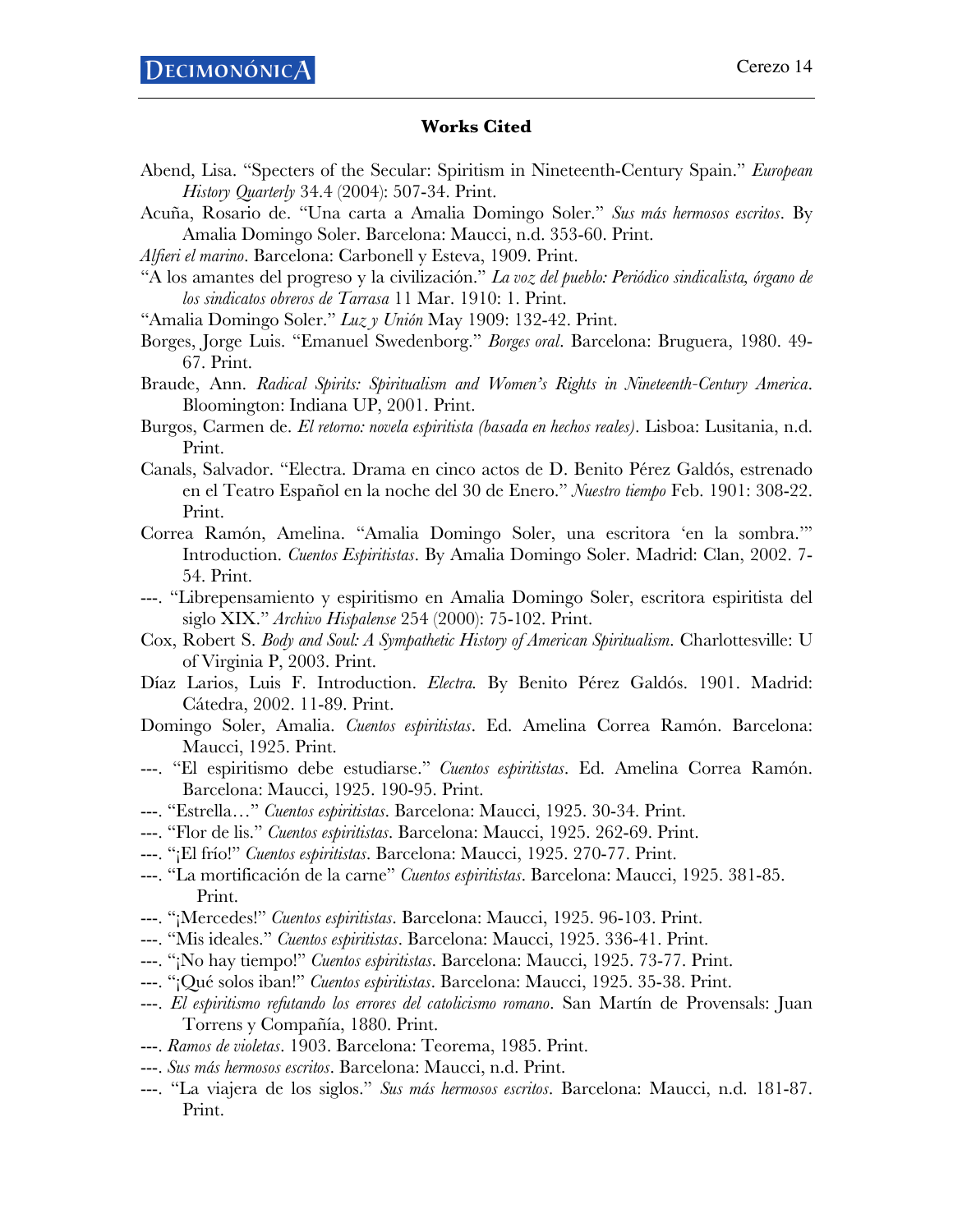- Esteva Marata, J., and R. Latorre. "Centro Barcelonés de Estudios Psicológicos." *Luz y Unión* 15 Mar. 1901: 116. Print.
- Gimeno Eito, Miguel. *Agraz espiritista*. Alicante: Moscat y Oñate, 1903. Print.
- Horta, Gerard. *De la mística a les barricades: Introducció a l'espiritisme català del XIX dins el context ocultista europeu*. Barcelona: Proa, 2001. Print.
- J. J. V. "El novelista y el Arzobispo." *El Siglo Futuro* 8 Apr. 1901: 1. Print.
- Kronhelm, José de. "Dibujos espiritistas." *Luz y Unión* 15 Sept. 1901: 400. Print.
- *La luz del porvenir*. Barcelona: Cayetano Campins, 1889-1900. Print.
- Martinenche, Ernesto. "El teatro de Pérez Galdós." *La España Moderna* June 1906: 118- 58. Print.
- McGarry, Molly. *Ghosts of Futures Past: Spiritualism and the Cultural Politics of Nineteenth-Century America*. Berkeley: U of California P, 2008. Print.
- Mendizábal, Carlos. "Los ingenieros de Galdós." *Madrid Científico* 25 Apr. 1918: 203-05. Print.
- Ortega, Marie-Linda. "Amalia Domingo Soler: La escritura *plus ultra*, entre deseo y comunicación." *La mujer de letras o la letraherida: Discursos y representaciones sobre la mujer escritora en el siglo XIX*. Ed. Pura Fernández y Marie-Linda Ortega. Madrid: Consejo Superior de Investigaciones Científicas, 2008. 221-42. Print.
- Palma, Ricardo. *Mis últimas tradiciones peruanas* y *Cachivachería*. Buenos Aires: Maucci, 1906. Print.
- Pérez Galdós, Benito. *Doña Perfecta*. Ed. A. R. Marsh. 1876. Boston: Athenaeum P, 1902. Print.
- ---. *Electra*. Ed. Luis F. Díaz Larios. 1901. Madrid: Cátedra, 2002. Print.
- ---. "El espiritista." *Trece cuentos*. Ed. Esteban Gutiérrez Díaz-Bernardo. Madrid: Edaf, 2001. 73-84. Print.
- ---. *Fortunata y Jacinta*. Ed. Francisco Caudet. 2 vols. Madrid: Cátedra, 1985. Print.
- ---. *Nazarín*. 1895. Madrid: Alianza, 1998. Print.
- Podmore, Frank. *Apparitions and Thought-Transference: An Examination of the Evidence for Telepathy*. London: Walter Scott, 1894. Print.
- ---. *The Newer Spiritualism*. New York: Henry Holt and Company, 1911. Print.
- Sáez de Melgar, Faustina, ed. *Las mujeres españolas, americanas y lusitanas pintadas por sí mismas*. Barcelona: Juan Pons, [c. 1881]. Print.
- Sanz, Cándida. "La espiritista." *Las mujeres españolas, americanas y lusitanas pintadas por sí mismas*. Ed. Faustina Sáez de Melgar. Barcelona: Juan Pons, [c. 1881]. Print.
- ---. "La sonámbula." *Las mujeres españolas, americanas y lusitanas pintadas por sí mismas*. Ed. Faustina Sáez de Melgar. Barcelona: Juan Pons, [c. 1881]. Print.
- Shaw, Donald. *La generación del 98*. Madrid: Cátedra, 1997. Print.
- Simón Palmer, María del Carmen. "Mujeres rebeldes." *Historia de las mujeres en Occidente*. Ed. Georges Duby and Michelle Perrot. Trans. Marco Aurelio Galmarini. Vol. 4. Madrid: Taurus, 1993. 626-41. Print.
- Torres Solanot y Casas, Antonio, ed. *Primer Congreso Internacional Espiritista*. 8-13 Sept. 1888. Barcelona: Daniel Cortezo y Compañía, 1888. Print.
- Tellechea Idígoras, J. Ignacio. "La crisis espiritual de Unamuno de 1897. Fragmento inédito de una carta unamuniana a Leopoldo Gutiérrez Abascal." *Cuadernos de la Cátedra Miguel de Unamuno* 32 (1997): 379-96. Print.
- Vauchez, Emmanuel. "La fotografía de lo invisible." *Lo maravilloso: Revista de psicología y dinamismo inexplicados* 25 July 1909: 81-82. Print.